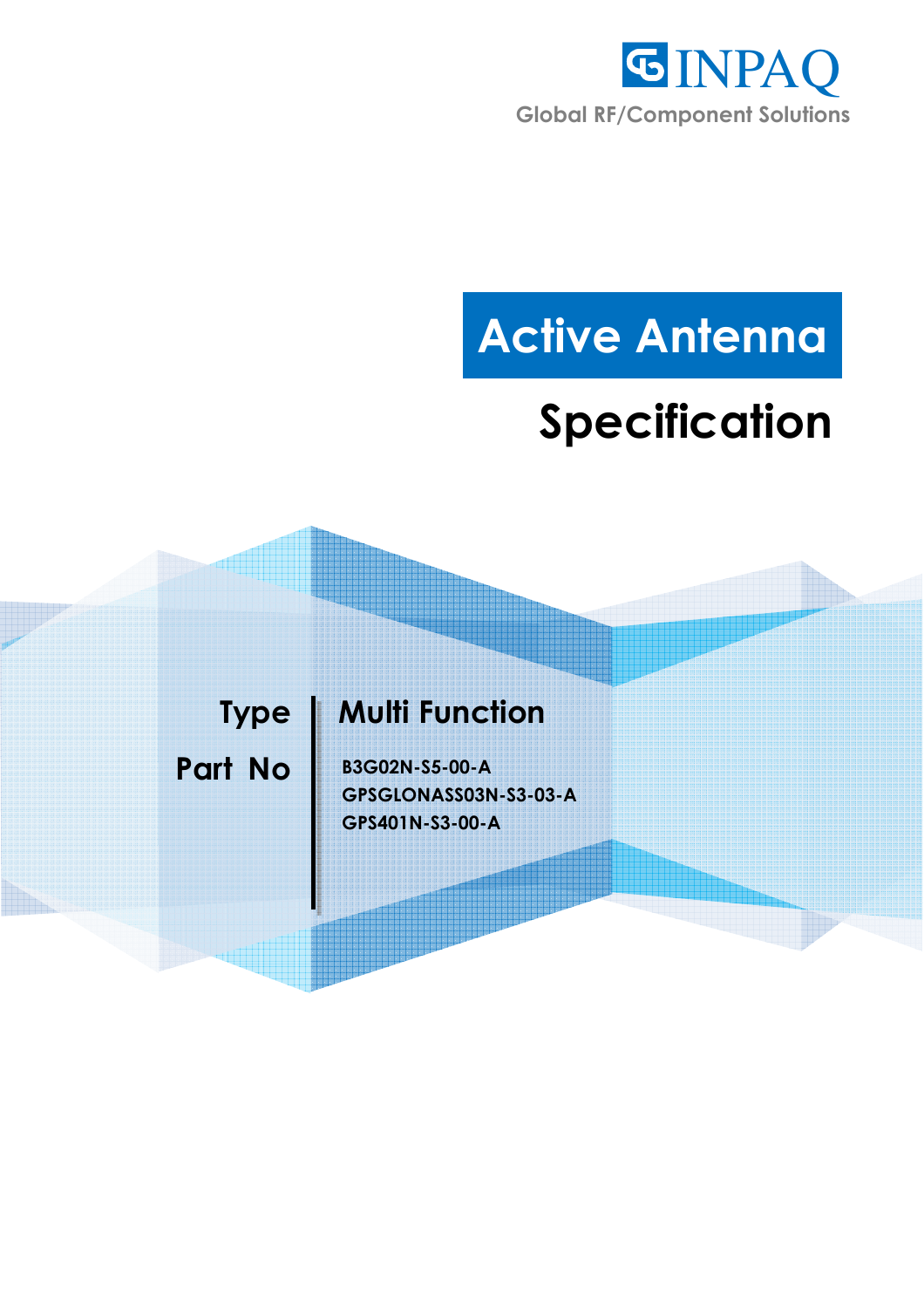

| <b>B3G02N-S5-00-A</b>        |  |
|------------------------------|--|
| $\mathcal{E}_c$<br>$\bullet$ |  |
| <b>Specification</b>         |  |
| 1558~1615 MHz                |  |
| 1561~1606<br>29±3dB~31±3dB   |  |
| 2.6dB Max(at 5.0±0.1V)       |  |
| 2.0Max                       |  |
| $5.0 \pm 0.1$ V              |  |
| 17±3 mA(at 5.0±0.1V)         |  |
| 36x36x9.75mm                 |  |
|                              |  |



| <b>Active Antenna Multi Function Engineering Specification</b> | <b>Version: A1</b>                | Page 1 of 3 |
|----------------------------------------------------------------|-----------------------------------|-------------|
| ■ All Specifications are subject to change without notice.     | www.inpag.com.tw; www.inpaggp.com |             |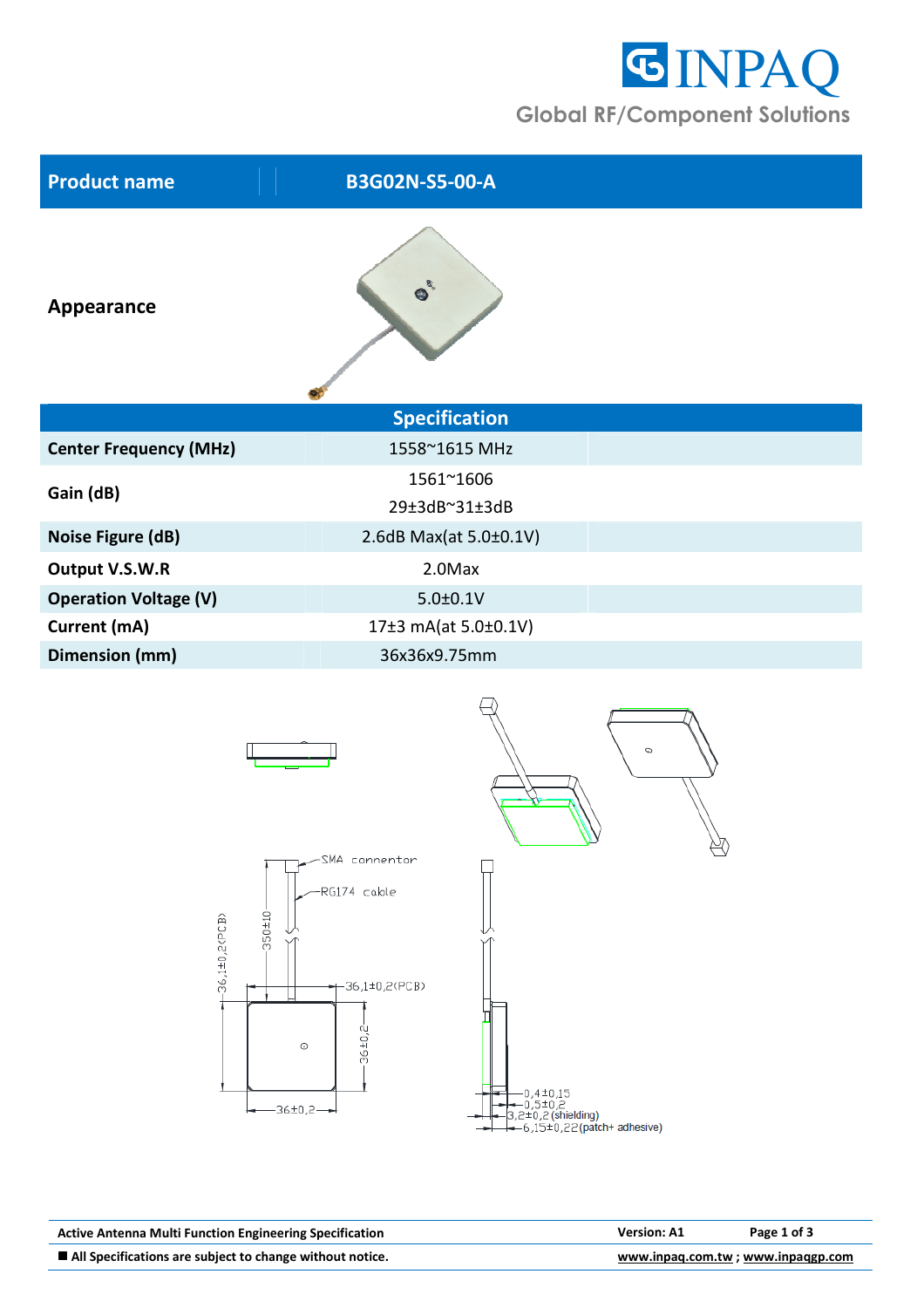

**Global RF/Component Solutions** 

**Product name (GPS+Glonass) GPSGlONASS03N-S3-03-A**

#### **Appearance**



| <b>Specification</b>              |                                                  |  |  |  |
|-----------------------------------|--------------------------------------------------|--|--|--|
| <b>Frequency Range (MHz)</b>      | 1575~1615                                        |  |  |  |
|                                   | 1575.42MHz:27±3 (at 3.0±0.1V)                    |  |  |  |
| Gain (dB)                         | 1602MHz:27±3 (at 3.0±0.1V)                       |  |  |  |
| Noise Figure (dB)                 | $2.0$ typ.                                       |  |  |  |
| <b>Filter Outband attenuation</b> | 37.0dB typ. fo±100MHz<br>(fo=1575.42MHz~1602MHz) |  |  |  |
| Output V.S.W.R                    | $2.5$ max.                                       |  |  |  |
| Voltage (V)                       | $3.0 \pm 0.6$                                    |  |  |  |
| Current (mA)                      | 9±3 (at 3.0±0.1V)                                |  |  |  |
| Dimension (mm)                    | a. $25 \times 25 \times 8.25$                    |  |  |  |



Active Antenna Multi Function Engineering Specification **Version: A1** Page 2 of 3 **All Specifications are subject to change without notice.** We are the state of the state of the state of the state of  $\frac{www.inpaq.com.tw}{www.inpaq.com.tw}$ ; www.inpaqgp.com